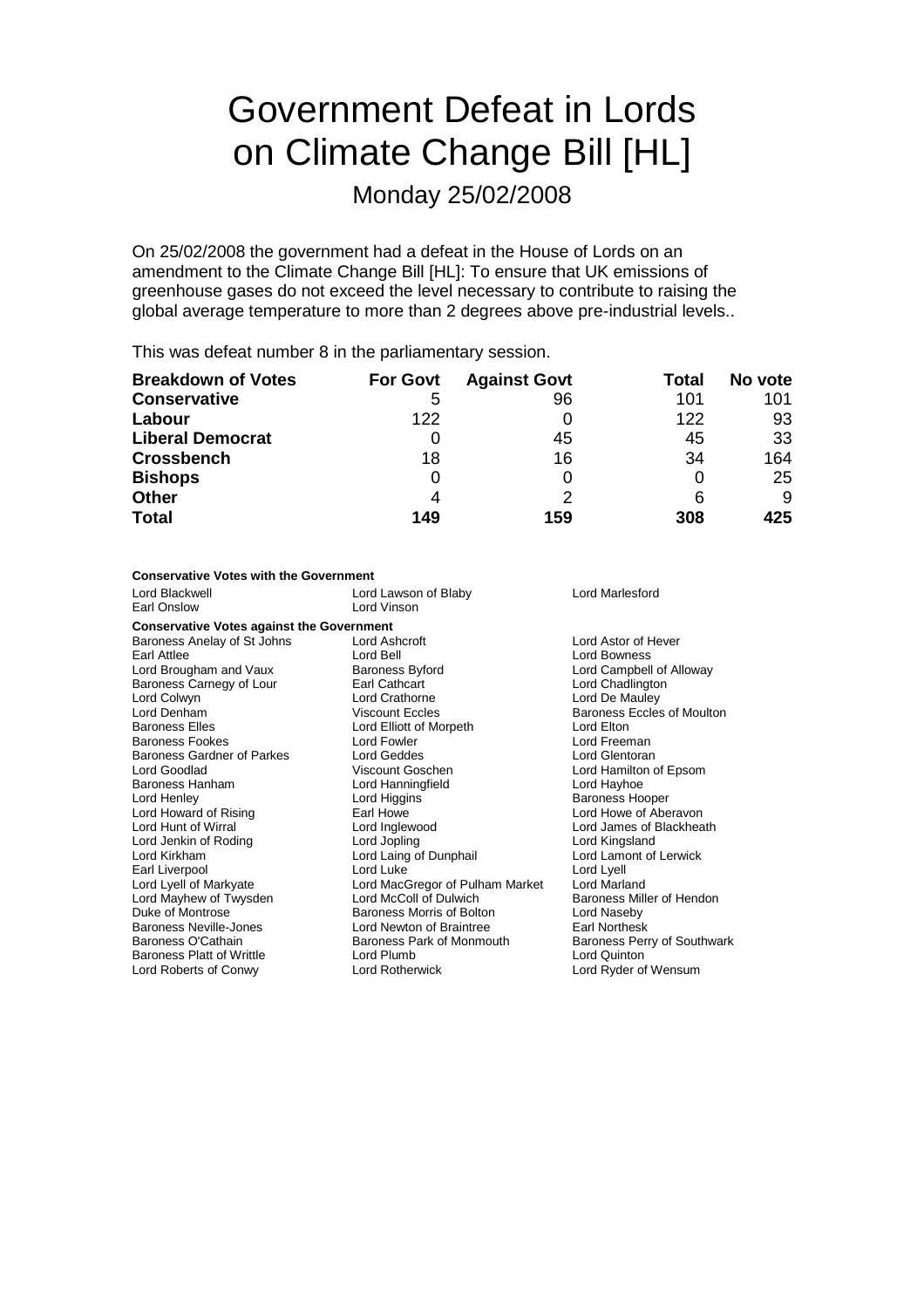Lord Saatchi **Baroness Seccombe**<br>
Baroness Shephard of Northwold Lord Skelmersdale<br>
Lord St John of Fawsley Baroness Shephard of Northwold Lord Skelmersdale Lord Steven Lord St John of F<br>
Lord Stewartby Cord Strath Lord Strathclyde Lord Steinberg Lord Stewartby Lord Strathclyde Lord Swinfen Lord Taylor of Holbeach Lord Trefgarne Lord Trimble **Communist Communist Communist Communist Communist Communist Communist Communist Communist Communist Communist Communist Communist Communist Communist Communist Communist Communist Communist Communist Communis Baroness Verma** Lord Waddington Lord Wade of Chorlton Lord Wakeham Lord Walker of Worcester Baroness Warsi Lord Wakeham Lord Walker of Worcester<br>
Baroness Wilcox<br>
Baroness Wilcox

Lord Windlesham Lord Wolfson

**Labour Votes with the Government** Lord Ahmed Lord Alli Lord Alli Lord Anderson of Swansea<br>Baroness Andrews Lord Archer of Sandwell Baroness Ashton of Upholla Lord Bach Lord Barnett Lord Bassam of Brighton<br>
Lord Berkeley Cord Bernstein of Craigweil Baroness Billingham Lord Berkeley **Lord Bernstein of Craigweil** Baroness B<br>
Lord Bilston **Baroness Blood** Baroness Blood Lord Brooke of Alverthorpe Lord Brookman and Lord Brookman Lord Campbell-Savours Cord Campbell-Savours Lord Clinton-Davis Lord Christopher **Lord Clarke of Hampstead** Lord Clinton-Davis<br>
Lord Corbett of Castle Vale Lord Cunningham of Felling Lord Darzi of Denham Lord Davidson of Glen Clova Baroness Dean of Thornton-le-Fylde Lord Desai **Lord Dixon**<br>
Lord Dornoughue Lord Elder
Lord Dornoughue Lord Elder
Lord Dornoughue Lord Elder
Lord Dornoughue Baroness F Lord Faulkner of Worcester Lord Filkin Lord Filkin Baroness Ford<br>
Lord Foster of Bishop Auckland Lord Foulkes of Cumnock Lord Fyfe of Fairfield Lord Foster of Bishop Auckland Lord Foulkes of Cumnock Lord Fyfe of Fairfield Baroness Golding **Collect Contract Conduct Conduct Conduct** Lord Graham Lord Graham Cord Craham Lord Graham Cord<br>
Lord Gregson Cord Cord Graham Cord Griffiths of Burry Port Cord Grocott Lord Gregson **Lord Griffiths of Burry Port**<br>
Lord Haskel<br>
Lord Haskel Baroness Henig Baroness Hilton of Eggardon Baroness Hollis of Heigham Baroness Hollis of Heigham Baroness Howells of St Davids Lord Howie of Troon Lord Howarth of Newport Baroness Howells of St Davids<br>
Lord Hughes of Woodside Lord Hunt of Kings Heath Baroness Jones of Whitchurch Lord Jones Control Lord Jordan Lord Judd Lord King of West Bromwich Lord Kirkhill Lord Mackenzie of Framwellgate Lord MacKenzie of Cultus<br>Lord Maxton Baroness McDonagh Lord Maxton **Lord Maxton Baroness McDonagh** Lord McKenzie of Luton<br>
Lord Mitchell **Container Container Container Container Container Container Baroness Morgan of Human** Baroness Morgan of Drefelin Baroness Morris of Yardley Cord Morris Lord Morris of Yardley Cord Paul<br>Lord O'Neill of Clackmannan Lord Patel of Blackburn Lord Paul Lord O'Neill of Clackmannan Lord Pendry **Community Communist Baroness Prosser Baroness Prosser**<br>
Baroness Rental Baroness Ramsay of Cartvale<br>
Baroness Rendell of Babergh Lord Richard Corporation Lord Rooker Corporation Corporation Corporation Corporation Corporation Corporation C<br>
Lord Sample Corporation Corporation Lord Sawyer Corporation Corporation Baroness Scotland of Asthal Baroness Royall of Blaisdon Lord Sawyer<br>
Lord Sewel Cord Scount Simon Lord Sewel **Consumersion Community** Viscount Simon Corress Smith of Gilmorehill Lord Shape Corress Consumersian<br>
Lord Shape Corress Correspondent Correspondent Correspondent Correspondent Correspondent Correspondent Corres Lord Snape Lord Soley Lord Soley Lord Stone of Blackheath<br>Lord Strabolgi Cord Strabolgi Baroness Symons of Vernham Dean Lord Taylor of Blackburn Baroness Taylor of Bolton **Lord Temple-Morris** Corporation Baroness Thornton Lord Truscott Corporation Corporatio<br>
Lord Truscott Lord Tunnicliffe **Baroness Turner** of Lord Truscott **Lord Truscott** Lord Tunnicliffe **Baroness Turner of Camden**<br>Baroness Vadera Baroness Wall of New Barnet Baroness Warwick of Underg Lord Wedderburn of Charlton Lord West of Spithead Baroness Wilkins Lord Woolmer of Leeds Lord Young of Norwood Green

Lord Acton Baroness Adams of Craigielea Lord Adonis Baroness Blood  $\overline{\phantom{a}}$  Lord Borrie  $\overline{\phantom{a}}$  Lord Borrie  $\overline{\phantom{a}}$ Lord Cunningham of Felling Lord Darzi of Denham<br>
Lord Davies of Coity Lord Davies of Oldham Lord Elder **Conoughue Lord Baroness Farrington of Ribbleton**<br>
Baroness Ford<br>
Baroness Ford Lord Lipsey<br>
Lord Lofthouse of Pontefract<br>
Lord MacKenzie of Culkein<br>
Baroness Massey of Darwen Lord Moonie <sup>V</sup><br>
Baroness Morris of Yardlev **Baroness Morgan of Huyton**<br>
Lord Morris of Aberavon Baroness Ramsay of Cartvale Baroness Rendell Baroness Rendell Baroness Rendell Baroness Rendell Baroness Rendell Baroness Rendell Baroness Rendell Baroness Rendell Baroness Rendell Baroness Rendell Baroness Rendell Barones Baroness Symons of Vernham Dean Lord Taylor of Blackburn<br>Lord Temple-Morris **Baroness Thornton** Baroness Wall of New Barnet Baroness Warwick of Undercliffe<br>
Lord West of Spithead Baroness Whitaker

Baroness Ashton of Upholland Lord Haworth<br>Baroness Hollis of Heigham Baroness Jay of Paddington Lord Williams of Elvel

**Labour Votes against the Government**

**Liberal Democrat Votes with the Government**